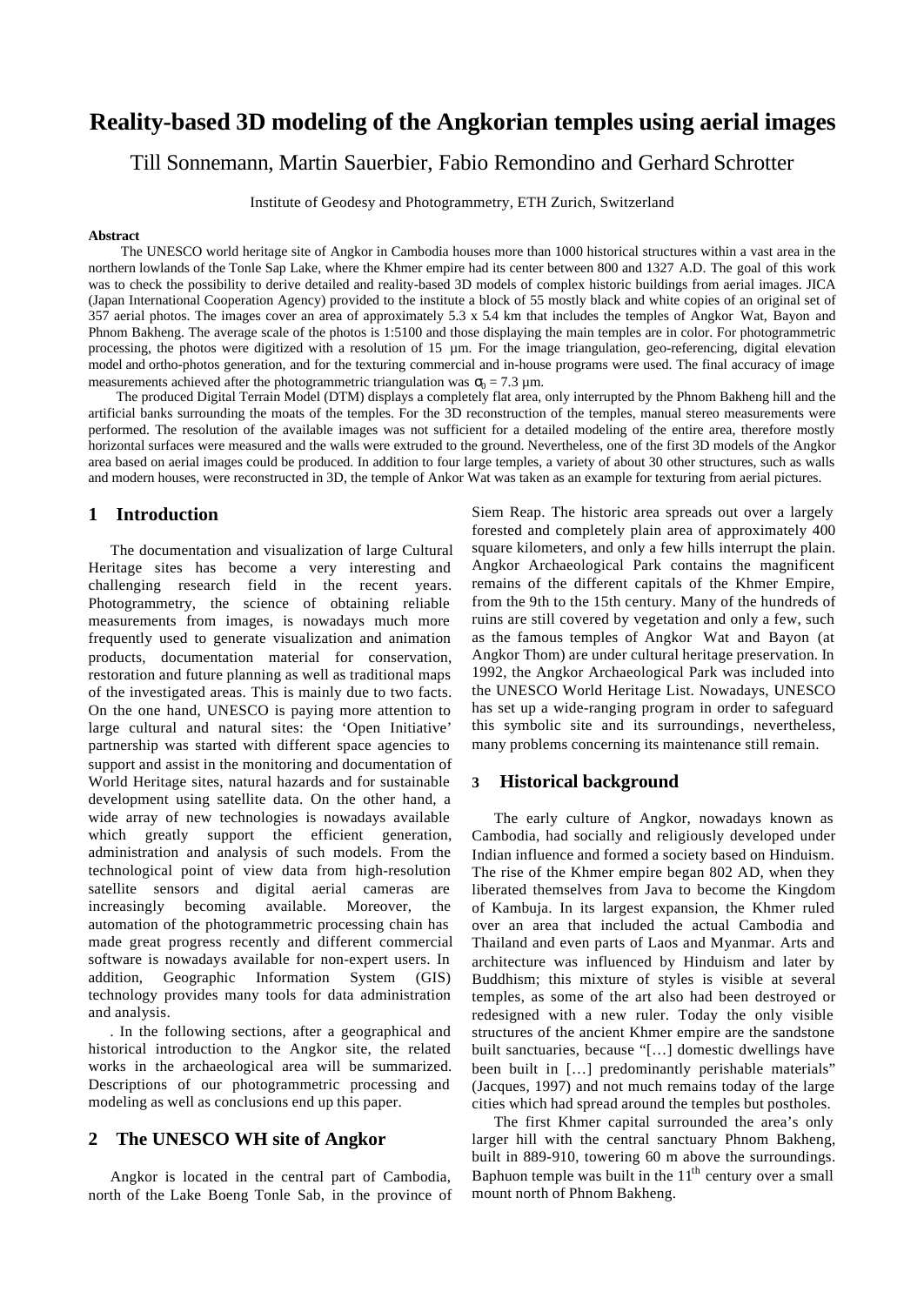

**Fig. 1**: Map of central Angkor, showing coverage of aerial images. Ruins of the Bayon temple (1181-1291).

Chinese historic documents state that the collapsed ruins were in the time of the Khmer covered with bronze plates. In the years 1113-1150 Angkor Wat was constructed, and until now it is one of the largest single religious structures in the world. As the translation of the name "the capital which is a temple" reveals, it contained a royal palace as well as the main sanctuary which was probably designated to Vishnu (Jacque, 1997). The structure gives an idea about Hindu cosmology with the five central towers standing for Mount Meru, the Hindu Olymp, the outer walls representing the mountains at the worlds end and the moat as the ocean beyond. The capital was relocated various times until Angkor Thom, "the great town", just north of the hill of Phnom Bakheng was founded 1181. The temple of Bayon was constructed in the years 1181- 1219 a few kilometers north of Angkor Wat and close to Baphuon, in the centre of Angkor Thom as its main sanctuary; a magnificent piece of architecture in the style of Mahayana Buddhism that symbolized a Lotus-Blossom (Jacque, 1997).

The last known stone inscription dates from 1327. It is assumed that due to the adoption of Theravada Buddhism in the  $14<sup>th</sup>$  century, the ruler had lost the godlike position he had been in before. Therefore, no more large sanctuaries were built for his obeisance and the great architecture and the canal system was not maintained anymore. The rise of the Thai and their conquest of Angkor in 1431 is "the traditional (and probably inaccurate) date of what has been called the *abandonment of Angkor*" (Jacque, 1997), when the Khmer rulers had to move their capital to the southern part of their reign. There were several attempts to inhabit the area again, but droughts and floods and the advancing forests had probably destroyed the unguarded water system and within the centuries forests covered the temples. French archaeologists visited the site in the 19<sup>th</sup> century. Since then various groups have excavated, reconstructed and preserved parts of the temples. A difficult task not only because of the vast area and the huge structures but also because of the political struggle Cambodia had been in the

last century and which interrupted the work for several decades.

## **4 Related works in the study area**

In the civil war the ruins were severely damaged, mostly due to art robbery. Nowadays the landscape has changed dramatically because of population growth and increasing tourism. This makes further protection of the historic sites necessary.

Several international teams have been or are working in cooperation with UNESCO, the local APSARA Authority and Cambodian universities on projects to safeguard the temples of Angkor, which include exchange projects and training of local experts and students. Besides the reconstruction work, a variety of remote sensing and photogrammetric methods were used to digitize the temples for cultural heritage purposes. A selection will be briefly introduced in the following (Tab.1):

*- Japanese Government team for safeguarding Angkor* (JSA, 1995-2005): within this project the northern library and other parts of Bayon were restored. A JICA flight campaign from 1997 produced detailed regional maps (1:5000). Keio University (Japan) used satellite data and kinematic GPS for a 3D digital reconstruction of Bayon and Angkor Wat (Watanabe et al., 1999). Sophia University (Japan) laser-scanned several statues, and Tokyo University scanned the whole Bayon for a complete high-resolution reality based model (Ikeuchi et al, 2004, Kamakura et al., 2005). Moreover, a field campaign with a balloon flight delivered pictures of Bayon.

*- German APSARA Conservation Project* (GACP, 1995-2000, University of Applied Sciences, Cologne) works on the preservation of the APSARA relief of Angkor Wat (Leisen, 2000).

- The *Angkor Project Group* (APG, University of Heidelberg, Germany and Royal University of Fine Arts and Architecture, Phnom Penh, ongoing since 2005): concentrates on 3D-CAD modeling and terrain visualization based on 2D maps and digital images,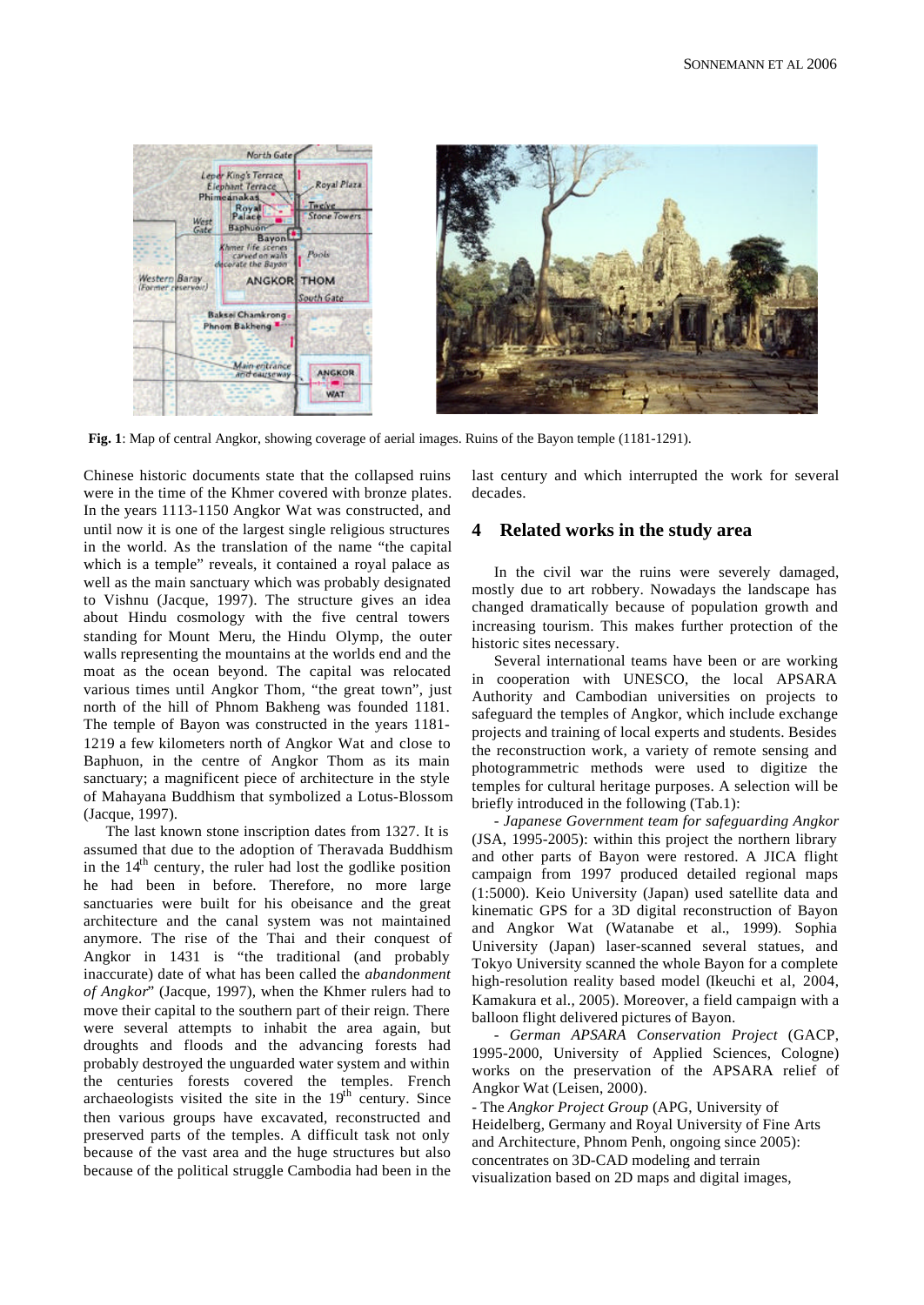

**Fig. 2** The orthomosaic combines all aerial pictures that were included in the modeling. In the front lies the northwest corner of the Angkor Thom moat, in the far back is the temple of Angkor Wat. The blackened areas represent missing images in the available data set or images that could not be included due to orientation problems.

focusing on the temples Bayon and Phnom Bakheng for reconstruction purposes.

- The *Banteay Srei Conservation Project* (BSCP, 2001- 2005): in collaboration with the Swiss Agency of Development and Cooperation; the aim was to restore the Banteay Srei temple (Gerber & Sauer, 2003).

*- Greater Angkor Project* (GAP, 2001-2010, École française d'Extrême-Orient (EFEO), and University of Sydney): a variety of studies have been launched about the decline of Angkor which include mapping missions (RADAR data and aerial images were acquired in collaboration with JPL-NASA), on site investigation about the water system and the perished cities of the Khmer (Fletcher et al., 2003 and 2004) and detailed 3D-modeling of several sites.

- *Living with Heritage program* (LWH, interdisciplinary program of the University of Sydney): the focus lies on present cultural heritage preservation.

#### **5 Photogrammetric modeling at ETH**

The institute's first work in the Angkor area was the digital reconstruction of a smiling Buddha tower in Bayon (Visnovcova et al., 2001). Terrestrial amateur images were used to automatically create a 3D model of the tower.

Our actual work is instead related to aerial images, acquired in 1997 during the Japanese flight campaign for the "Topographic Mapping of the Angkor Archaeological Area". A Leica RC 20 aerial camera with a focal length of 153.18 mm was used for the project. Approximately 350 images were acquired from a flight altitude of about 780 meters above ground at an image scale of 1:5100. 60 mostly black and white copies were available for our purpose. The images cover an area of about 5.3 x 5.4 square kilometers, starting from the east end of the large

water basins of the West Barray to the east of the Angkor Thom city moat. The most northern pictures include the northern moat of Angkor Thom, to the south they are bounded by the southern moat of Angkor Wat. The photos are arranged in seven strips with seven to ten photos each. Only eleven of these pictures are colored and those cover the main temples Bayon and Angkor Wat.

All photos were digitized with a resolution of 15 microns using a photogrammetric scanner Vexcel Ultra Scan 5000. Tests with a 10-micron scan did not offer a higher quality of the digitized image. Only three of 22 original ground control points (GCP) from the flight campaign were located within the area of interest, therefore additional GCPs had to be found. Besides this, the image strips have a poor overlap of approximately 20%; hence most of the area, including the majority of the temples, is covered only by one strip. With this little overlap, the resulting orientation achieved by aerial triangulation would have been unstable. A solution for additional GCPs was found by using the digitized GIS map created in 1997. After bundle adjustment, a final global orientation accuracy of  $\sigma_0 = 7.3$  µm was achieved. The average correction of control points had a RMS horizontal error of 1.66 m and a vertical RMS error of 1.31 m. Due to the strong vegetation inside the moat of Angkor Thom, problems occurred during aerial triangulation for several images and in the successive generation of a digital terrain model (DTM) and orthoimages. Therefore, two images were not included. The resulting DTM, textured with a single large grey scale orthoimage which is overlaid with colored orthoimages in the areas of Bayon and Angkor Wat, is shown in Fig. 2. The reconstruction of the main architectures of the Angkor area was afterwards performed by means of stereo-measurements on the oriented images.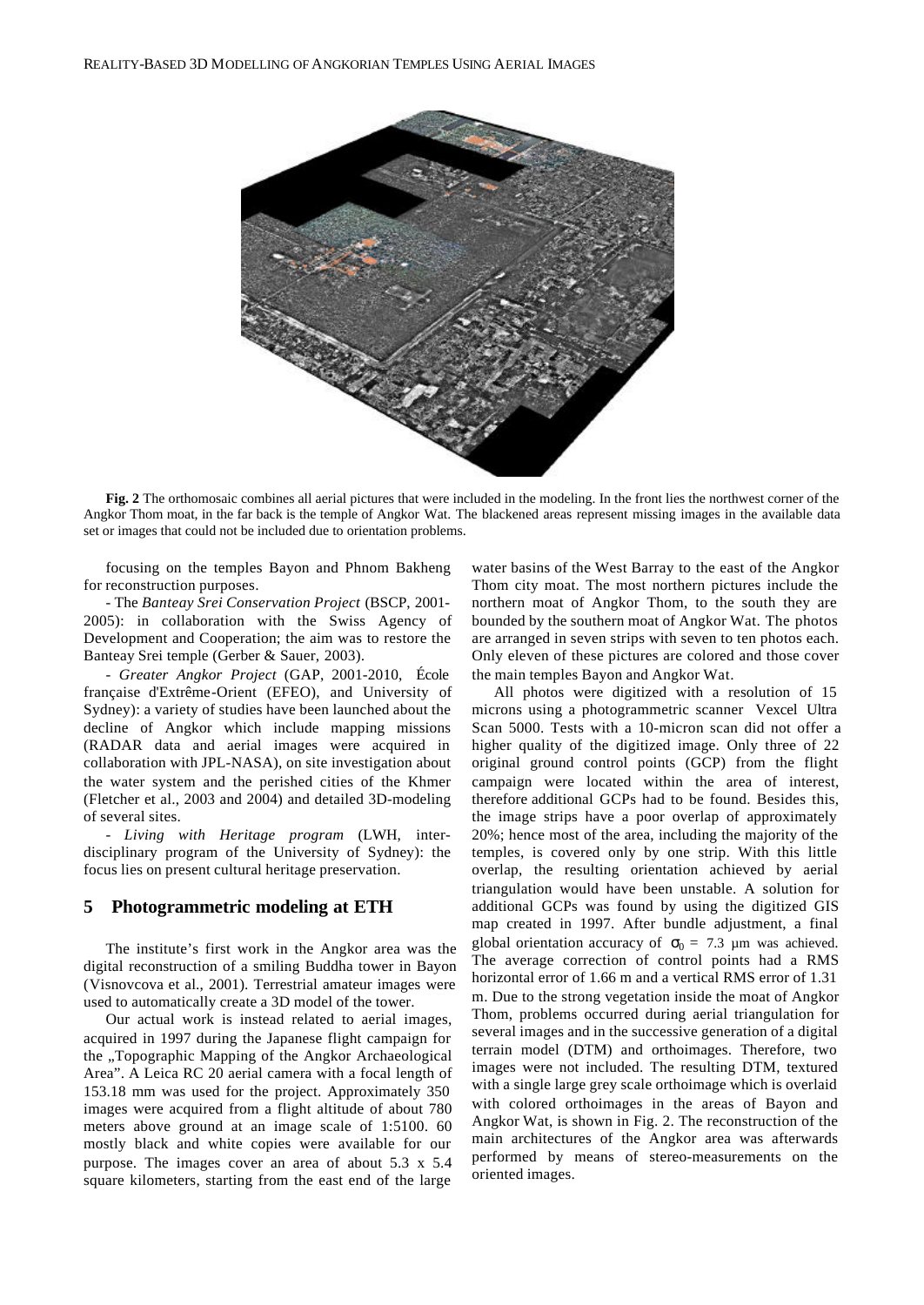

**Fig. 3 a)** Angkor Wat from bird view **b)** Angkor Wat **c)** Phnom Bakheng hill with surrounding temples **d)** Phnom Bakheng **e)** Angkor Thom with the temples of Bayon and Baphuon in the background **f)** Bayon temple.

Viewing and measuring in stereo allow a better reconstruction of the object of interest and increase the reliability of the product. Mostly rooftops and inclined walls were outlined while, due to the low resolution images, the very detailed areas were simplified. To construct vertical walls of the temples, the measured horizontal outlined features were extruded from the top to the DTM base. Strong shadows that darken the north side of the buildings and the 20% overlap of the strips sometimes made a full model of the buildings impossible. Several attempts with different programs and additional ground control points extracted from the Japanese GIS map did not provide better results.

The texturing was accomplished with in house software. The cropped part of the aerial image together with the field of view and the TIN (Triangle Irregular Network) of facets provide the required information to start a GPU-based off-screen planar orthographic image mapping. The gained texture coordinates define the connection between the cropped image and the 3D model. The field of view is rendered using OpenGL and hardware acceleration. A low resolution textured model is displayed on the institutes homepage.

http://www.photogrammetry.ethz.ch/research/angkor3D.

For more detailed textures and for the side parts of the buildings, images from near surface photogrammetry would be of advantage.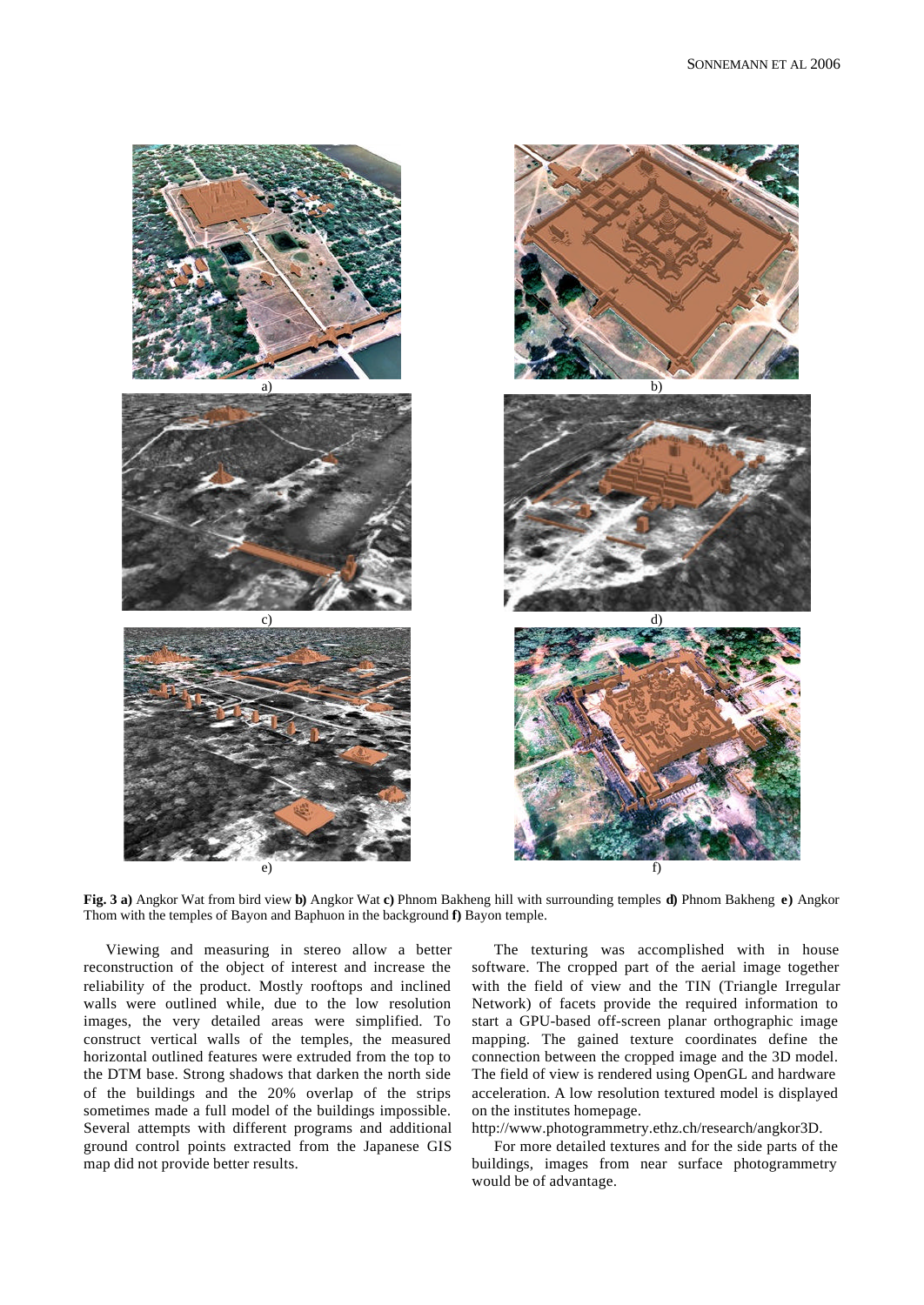

**Fig 4**. Textured model of Angkor Wat.

### **6 A comparison with other data sources**

The used aerial image data has a footprint of approximately 20 cm (pixel size of 15 μm). This value is not enough for an accurate and detailed digital reconstruction of non-rectangular or non-well preserved complex buildings. Very detailed structures had to be simplified in the modeling phase; neither entrances nor pillars with roofs can be displayed, as walls had been extracted from the rooftop to the ground. Certainly more accurate models could be generated with larger scale aerial images of using acquisition platforms like UAV or balloons and the use of additional terrestrial imagery. Nevertheless, the main structures could be successfully extracted with the available data, as it can be seen in Fig. 4. The question comes up if there is a possibility to use high-resolution satellite imagery for the modeling of similar sites. These image data are nowadays competing successfully with traditional aerial imagery, especially for the purposes of DTM generation or terrain study in such problematic areas. Nevertheless, regarding *Quickbird* or *IKONOS* data, as visible for example in Google Earth (Fig.5), even the high resolution of these images is not sufficient for architectural modeling, as it can be achieved with aerial imagery. Even with a set of stereo images, a detailed reconstruction of complex architectures as it is found in Angkor cannot be achieved at comparable accuracy. The Greater Angkor Project is currently preparing a super light plane flight campaign to take high resolution aerial images of the area, which could be an interesting comparison.

## **7 Further studies**

At the Photogrammetry and Remote Sensing Group of ETH Zurich, the complete set of the aerial balloon images of Bayon is available. By including this data in the already processed one, parts of the 3D model could be improved significantly. Additionally, the complete set of aerial images was not used for modeling purposes yet. As there

are various important archaeological sites within the surrounding area, this could be a promising approach to contribute to a better understanding of the temple allocation.

## **8 Conclusion**

In this contribution we have presented the reality-based 3D modeling of some complex architectures of Angkor, Cambodia. The digital reconstruction, performed from a set of non-optimal aerial images, was overall successful, orthoimages of the complete area were derived and 3D models of several temples have been produced. The very few ground control points (GCP) in the original data, the strip overlap of 20%, the strong shadows in the images and the dense forest cover of the central part of Angkor Thom made the triangulation of all images and a full modeling of the structures an extremely difficult task. The very detailed and richly decorated architecture of the Khmer culture complicates the modeling with aerial photographs as well.

A complete series of colored images would have been of advantage for finding tie points for image orientation and would bring color into study and presentation tasks too.

Nevertheless, photogrammetric 3D-modeling is a useful and successful tool for archaeological landscape documentation of large cultural heritage sites, even if for simple visualization, preliminary and overall understanding of the area or documentation at smaller scale, satellite imagery could also be employed (Gruen et al., 2005). Together with terrestrial range- (Blais, 2004) or image-based (Remondino and El-Hakim, 2006) techniques, good results can be achieved and combined for cultural heritage site modeling.

The achieved results show that digital models resulting from photogrammetric processing are a more realistic and competitive edge versus CAD techniques and deliver useful information to safeguard and reconstruct an historic and natural landscape as a whole.